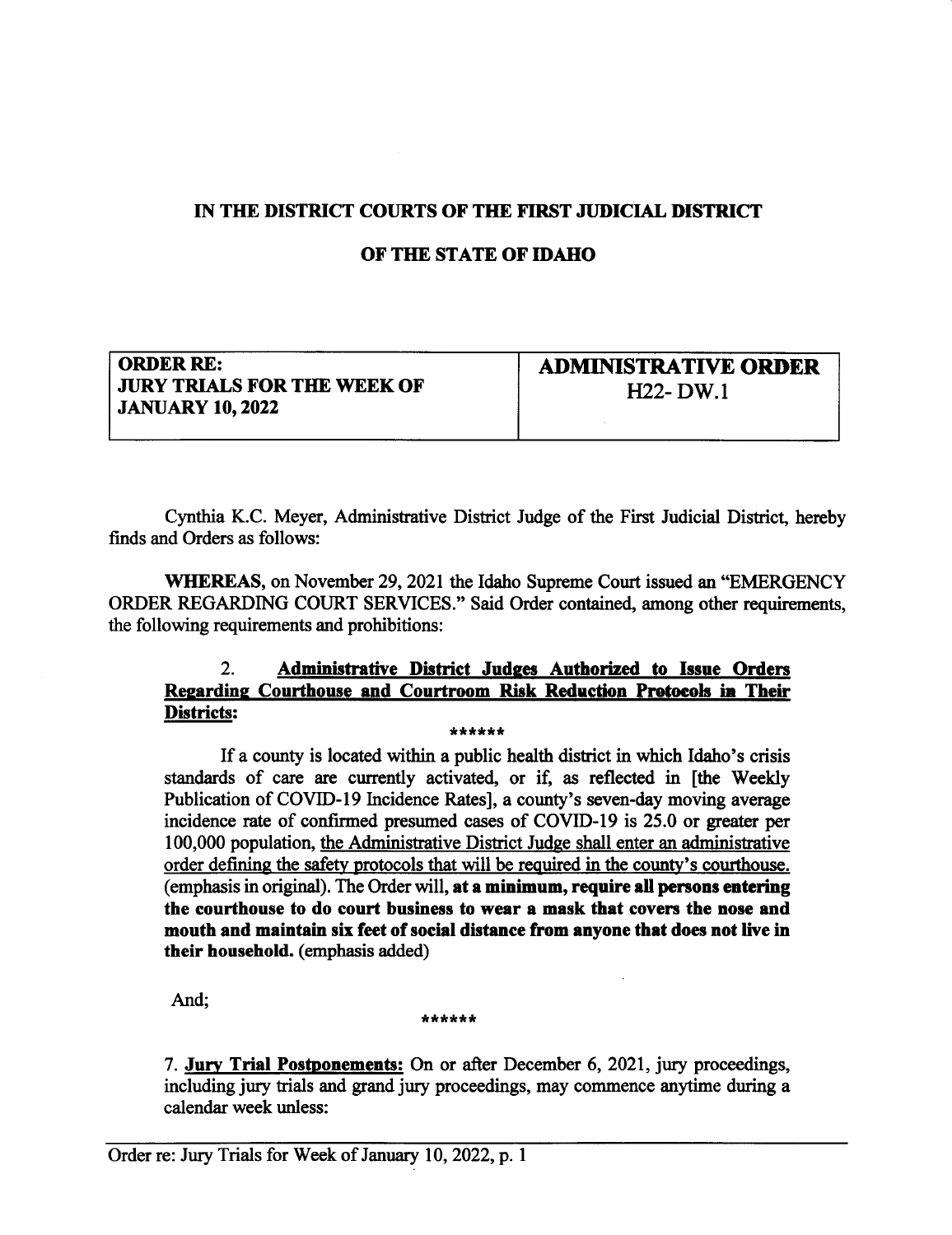- a) The county in which the jury tial is to be held is located in a public health district in which Idaho's crisis standards of care are activated; or
- b) The Administrative District Judge has determined that the county in which the prospective juror has been summoned to attend court has a seven-day moving average incidence rate of confirmed or presumed cases of COVID-19 of 25.0 or greater per 100,000 population as reflected on the Cases by County page of the Idaho Department of Health and Welfare's COVID-I9 Data Dashboard available at www.coronavirus.idaho.gov

and;

WHEREAS, the seven-day moving average incidence rate of confimred or presumed cases of COVID-I9 for the reporting week ending December 30,2021, in the following counties is as listed below:

| Benewah  | 52.2 |
|----------|------|
| Bonner   | 13.7 |
| Boundary | 2.3  |
| Kootenai | 28.5 |
| Shoshone | 6.7  |

and;

WHEREAS, crisis standards of care for Kootenai Health have been lifted;

IT IS HEREBY ORDERED as follows:

- 1. Jury trials in Benewah and Kootenai Counties are suspended for the week of January 10, 2022.
- 2. Jury trials for the week of January 10,2022 may resume in in Bonner, Boundary, and Shoshone counties, subject to the authority of any judge presiding over a trial to postpone a trial depending on later 7-day average incidence rates.

IT IS FUTHER ORDERED that all persons entering any Courthouse within the First Judicial District to do court business shall be subject to and maintain the following protocols:

3. All persons are required to wear a mask while in a courthouse on court business. In addition, all persons, not of the same household, must observe a minimum of six feet of social distancing from other persons. In the event the crisis standards of care are removed and a county's 7-day average incidence rate is 24.9 or below, these requirement will be vacated. However, presiding judges have full authority to order masking and social distancing during court proceedings.